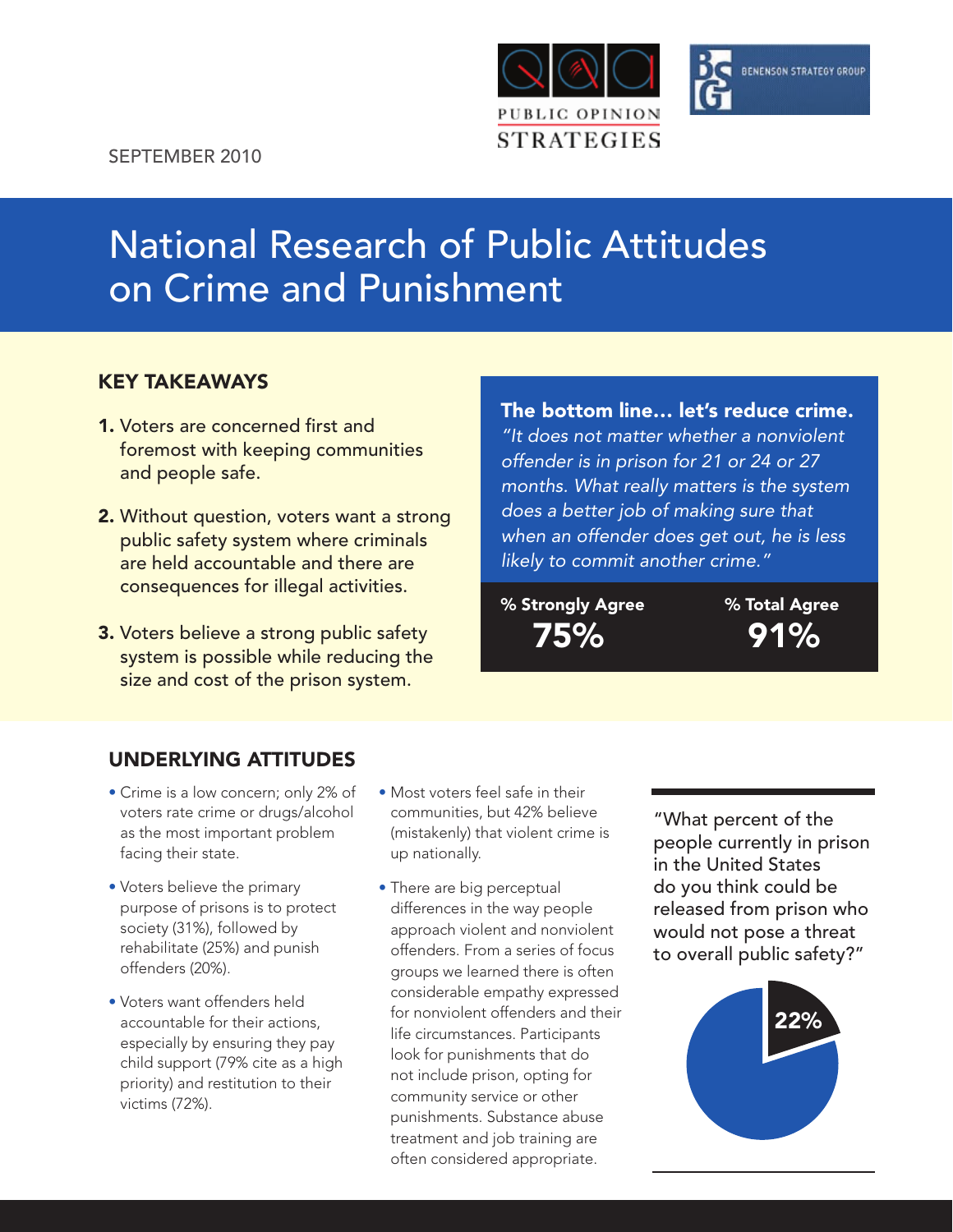#### POLICY SOLUTIONS: Less Prison, More Accountability for Nonviolent Offenders

Prison is not always required and voters recognize the important role that probation redegives the imperialm fore that presenter.<br>and parole can play in reducing crime. There is strong support for reinvesting prison savings in alternatives that hold offenders accountable. Nearly 9 out of 10 voters (87%) favor reducing prison time for low-risk, nonviolent offenders and reinvesting some of the savings to create a stronger probation and parole system that holds  $\begin{array}{|c|c|c|}\n\hline\n\end{array}$ offenders accountable for their crimes. Raising business taxes

Republicans, Democrats and Independents are all broadly supportive of a reduction of Reducing funding for state prisons prison time if there are appropriate other consequences. Support is strong across regions of the country as well.



There is broad support for reduced prison emphasis to help close budget deficits. While **61%** 61% support sending fewer low-risk, nonviolent offenders to prison, three-quarters (75%) of respondents favor reducing prison terms for low-risk, nonviolent offenders to save money. **28%**

*"An effective probation and parole system*  **71% 23%** *would use new technologies to monitor*  **60% 21%** *where offenders are and what they are doing, require them to pass drug tests,*  **58%** *and require they either keep a job or*  perform community service."

% Strongly Agree **3988** % Total Agree 77% 95% **84%**  $\frac{1}{2}$ 

To reinvest in alternatives



**87%**

| To close budget deficit          | 75% |
|----------------------------------|-----|
| For aged/ill inmates             | 78% |
| For good behavior                | 84% |
| To reinvest in alternatives      | 87% |
| Keep violent offenders locked up | 87% |
| For those evaluated as low risk  | 90% |
| For completion of programs       |     |

#### Strong support for reducing prison stays

The survey demonstrates strong support for reducing length of prison stays for nonviolent inmates when they participate in programs aimed at reducing recidivism, including literacy and substance abuse treatment programs (90% acceptable). Voters also support shortening prison stays by six months for nonviolent inmates who have behaved well and are low-risk for reoffending (90% acceptable).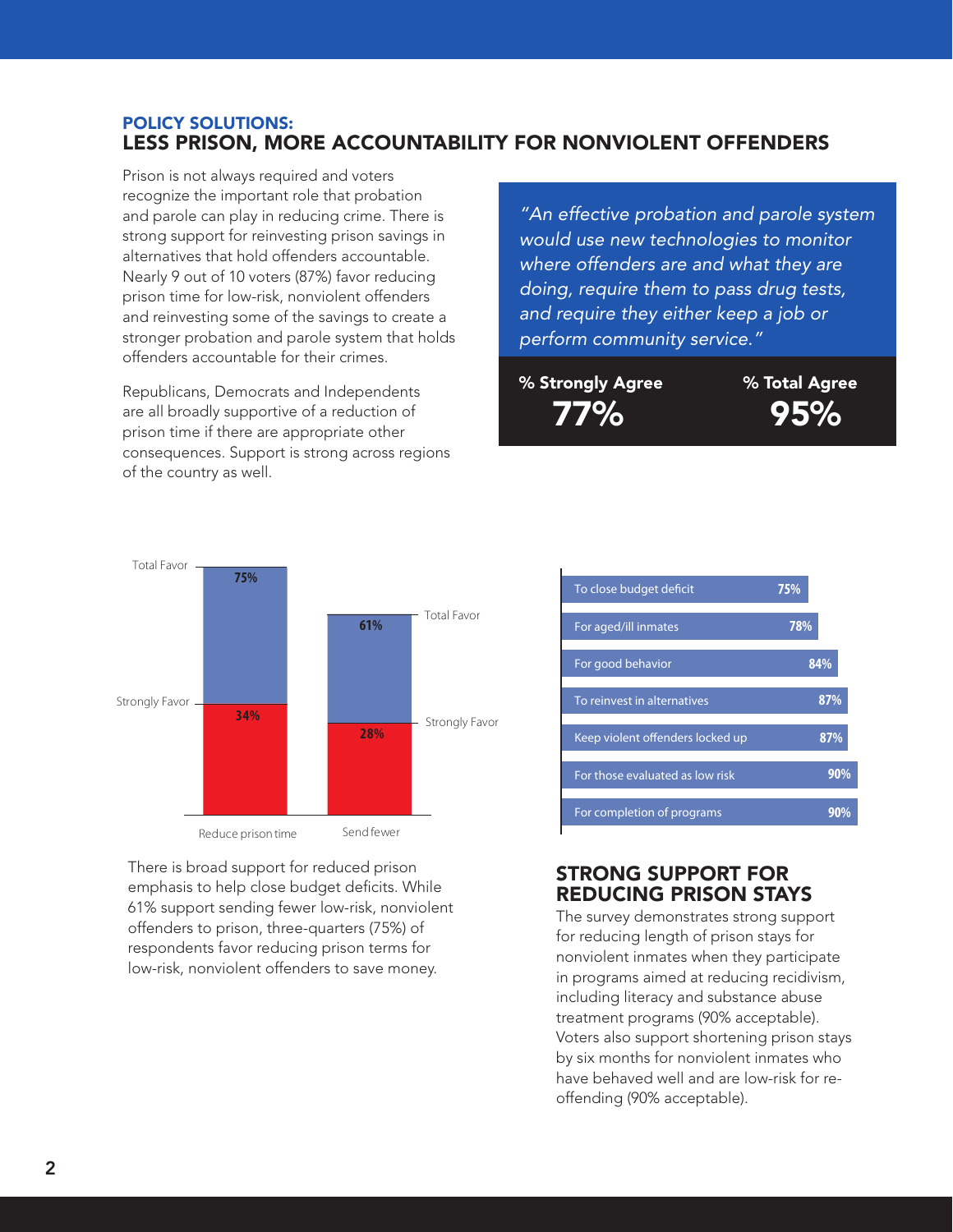Voters would prefer to cut prison spending than cut K-12 education, higher education or health cut N-12 equeation, nigher equeation or health<br>care, or raise property or business taxes.



## Effective Messages

#### 1. Emphasize public safety and offender

accountability: Although state budgets weigh heavily on voters' minds, the driving concern in public safety reform is really building a stronger public safety system that keeps people protected. Assured that violent offenders are locked up, voters show their receptivity to reforms, especially those that will reduce recidivism and cost less than prison. Do not frame changes to the corrections system only as a way to save the state money.

2. Emphasize that we can get a better return on investment: Voters are impressed with language that **34%** an common terms are improved that they goed.<br>Suggests they could be getting a better return for their taxpayer dollars in corrections investments.

3. Use terms that resonate: Using unfamiliar or technical language can backfire. Instead use language that emphasizes public safety. For example, voters respond more favorably to "mandatory supervision" to describe non-prison sanctions than "community corrections" and similar phrases that they associate with criminals in their neighborhoods. They also respond favorably to the use of technologies to monitor where offenders are and what they are doing.

4. Use frames that resonate: Texas is a state with a strong law-and-order reputation. Survey respondents said that the fact that Texas is shifting its emphasis away from prisons was the strongest and most memorable message. Cost-benefit and reinvestment frames also were strong. Arguments based on fiscal issues (that prison spending is crowding out funding for other programs) and racial justice concerns were not as persuasive.

5 million people on probation or parole in this country which is twice as many than are now in prison. Yet ninety percent of what we spend on corrections goes to prisons and half of released inmates return to prison within three years of getting out. If we are serious about public safety, we have to do a better job making sure the people on probation and parole stay crime- and drugfree. That means not spending so much to lock up nonviolent offenders and shifting some of those prison dollars into a stronger system of community punishments.

## 42% very convincing 86% total convincing

**Texas frame.** Texas is the very symbol of law and order in this country, but three years ago, leaders in Texas decided to take a very different direction on crime and punishment. Texas leaders said "no" to building eight more prisons at a cost of nearly a billion dollars and instead invested about a quarter of that into alternative programs. Texas has cut its corrections spending and reduced its crime rate at the same time, showing that we can have less crime at a lower cost.

#### 43% very convincing 86% total convincing

Cost/Benefit frame. Prisons are a government spending program, and just like any other government program, they should be put to the cost-benefit test. It costs about seventy-nine dollars a day to keep someone in prison, but only about three dollars and fifty cents to supervise someone on probation. States should analyze their prison populations and figure out if there are offenders in expensive prison cells who can be safely and effectively supervised in the community at a lower cost. Taxpayers should be getting a better return on their investments in public safety.

## 43% very convincing 83% total convincing